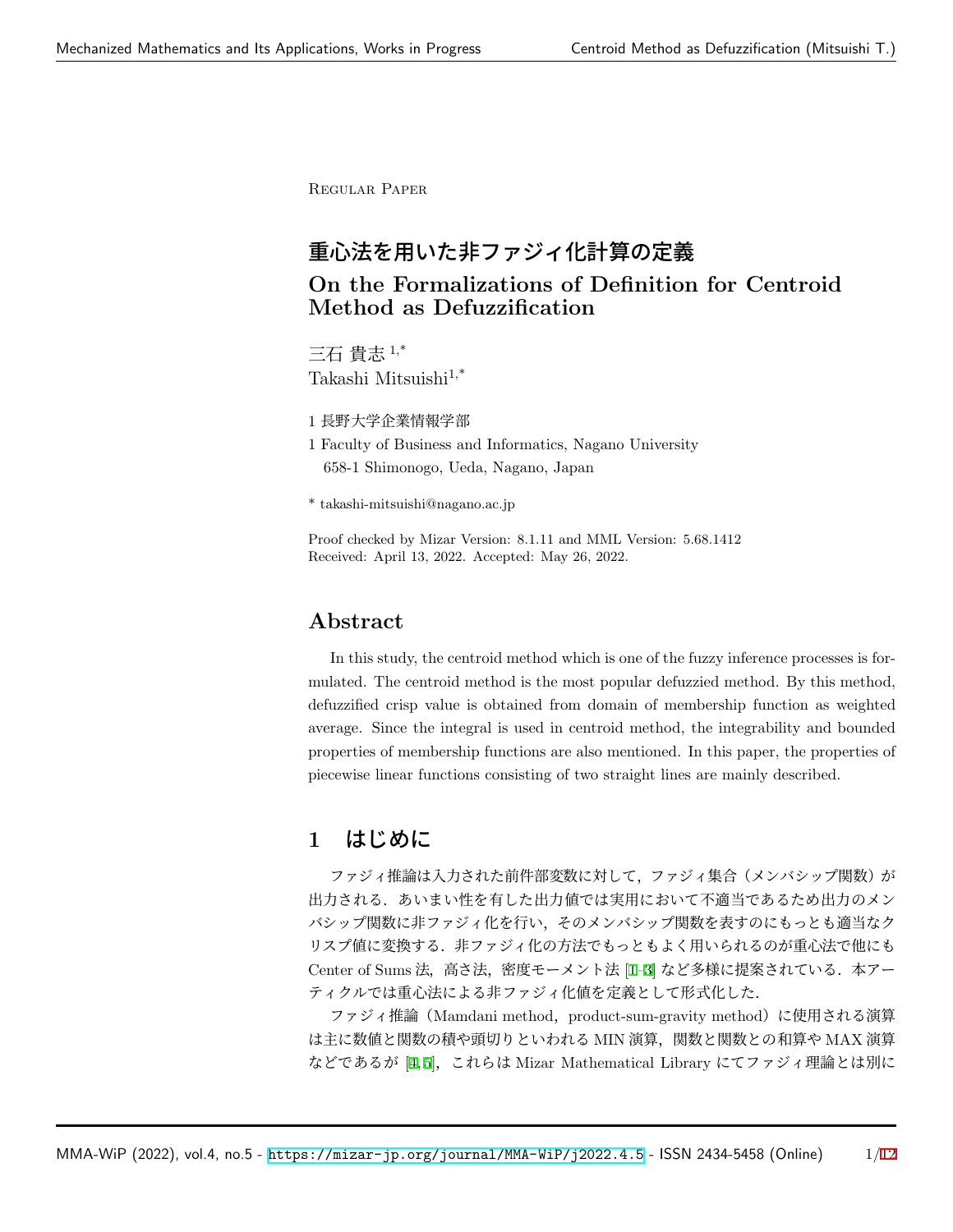形式化されている. 稀に Lukasiewicz の演算(限界積)が用いられる場合がある. この演 算は [\[6](#page-5-2)] にて形式化されている.そこで本研究では,これらの演算にて計算されたメンバ シップ関数より重心法による非ファジィ化値を得るための諸性質,例えば定数倍や MIN・ MAX 演算後の積分可能性(非ファジィ化値の計算可能性)などについて言及している. さらに通常の合成関数と異なる 2 つのグラフが交点でつながっている関数に関するいくつ かの定理を形式化した.その具体例として区分的線形関数の非ファジィ化値を求める計算 の形式化を行った.

# **2** メンバシップ関数の非ファジィ化

非ファジィ化法は重心法がもっとも広く用いられている.閉区間 *A* 上のメンバシップ 関数 *µ*(*x*) の非ファジィ化値 *x <sup>∗</sup>* は,以下のように関数の定義域 *A* の値を関数値 *µ*(*x*) に よって加重平均して定義域上の値を 1 つ求める方法である.

$$
x^* = \frac{\int_A x \mu(x) dx}{\int_A \mu(x) dx}
$$

本アーティクルでは,重心法によって非ファジィ化値を計算するために,閉区間 *A* 上の 関数 *f* の重心値 *x <sup>∗</sup>* = centroid(f,A) を以下のように定義した.

<span id="page-1-0"></span>Listing 1. FUZZY<sub>-6:def</sub> 1

**definition**

**let** A **be non** empty closed interval Subset **of** REAL; **let** f **be** Function **of** REAL,REAL; **assume that** f is integrable on A **and**  $f | A$  is bounded; **func** centroid  $(f, A)$   $\rightarrow$  Real **equals**  $\therefore$  *FUZZY\_6:def 1* integral((id REAL) $(\#)f,A$ )/integral(f,A); **end**;

> *f*(*x*) = *x* なる恒等写像は,Mizar Mathematical Library では様々な関数の形式によっ て表記されているが、本アーティクルでは以下の関数を用いた [[7](#page-5-3)].

**Listing 2.** RELAT<sub>-1</sub>:def 10

| definition                                                           |
|----------------------------------------------------------------------|
| let X be set:                                                        |
| func id $X \rightarrow \mathbb{R}$ Relation means :: $RELAT_1:def10$ |
| for x, y being object holds                                          |
| $(\lceil x,y \rceil)$ in it iff $(x \in X \& x = y)$ ;               |
| end:                                                                 |

Listing [1](#page-1-0) では,重心を求める関数の値域を [0*,* 1] に限定しておらずメンバシップ関数 でないものにも適用できる.

*b ∈* [*a, c*] とする.閉区間 [*a, c*] の部分集合 [*b, c*]([*a, b*]) において *f*(*x*) = 0 であるとき, この区間には重心値が存在しない. したがって以下の定理は,その区間を分断して非ファ ジィ化値を計算する区間を [*a, b*]([*b, c*]) とすることができることを表している.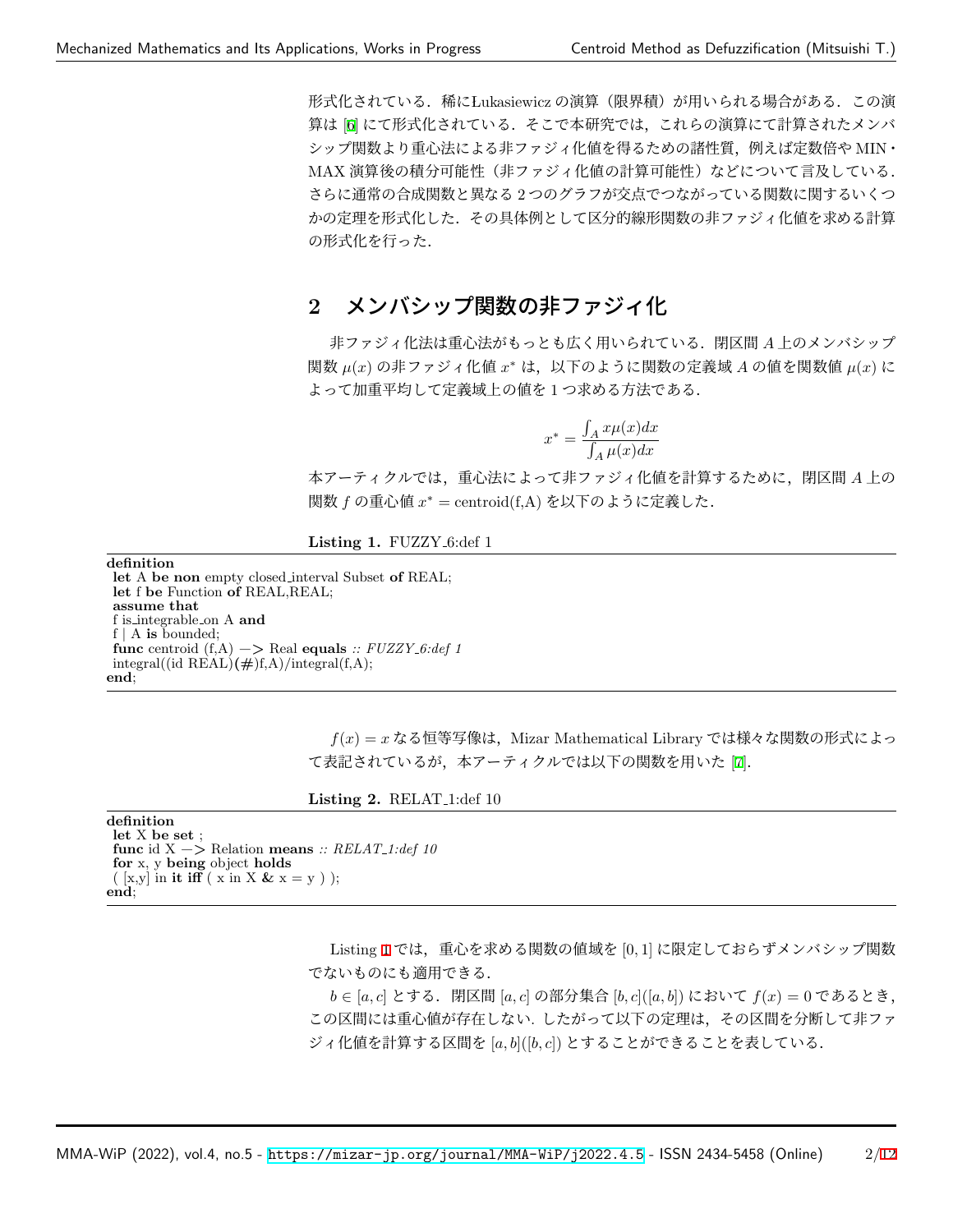### **Listing 3.** FUZZY<sub>-6:8</sub>, FUZZY<sub>-6:9</sub>

**theorem** *:: FUZZY 6:8* **for** a,b,c **be** Real, f **be** Function **of** REAL,REAL **st**  $a < b \& b \leq c \& f$  is integrable on ['a,c']  $\& f | [a, c']$  is bounded  $\& f$  for x be Real st x in ['b,c'] holds f.x = 0 holds centroid $(f,[a,c'])$  = centroid $(f,[a,b'])$ ;

**theorem** *:: FUZZY 6:9* **for** a,b,c **be** Real, f **be** Function **of** REAL,REAL **st**  $a \leq b \leq c \&$  f is integrable on ['a,c']  $\&$  f  $|$  ['a,c'] is bounded  $\&$  for x be Real st x in ['a,b'] holds f.x = 0 holds centroid $(f,[a,c'])$  = centroid $(f,[b,c'])$ ;

上記定理の証明において,以下の定理 [\[8](#page-5-4)] が有用な道具となった.

### **Listing 4.** INTEGRA6:17, INTEGRA6:18

**theorem** *:: INTEGRA6:17* **for** a, b, c **being** Real **for** f **being** PartFunc **of** REAL,REAL **st**  $a \leq b \&$  f is integrable on ['a,b']  $\&$  f  $|$ 'a,b'] is bounded  $\&$  ['a,b'] c= dom f  $\&$  c in ['a,b'] **holds** ( f is integrable on ['a,c'] & f is integrable on ['c,b'] & integral  $(f, a,b) = (integral (f, a,c)) + (integral (f,c,b))$  ;

**theorem** *:: INTEGRA6:18* **for** a, b, c, d **being** Real **for** f **being** PartFunc **of** REAL,REAL **st**  $a \leq c \leq d$  **&**  $c \leq d$  **&**  $d \leq b$  **&** f is integrable on ['a,b'] **&** f  $\left[ \begin{array}{c} [a,b] \end{array} \right]$  is bounded **&** ['a,b']  $c =$  dom f **holds** ( f is\_integrable\_on ['c,d'] & f  $|$  ['c,d'] is bounded & ['c,d'] c= dom f );

> 以下の定理は非ファジィ化関数を定数倍しても非ファジィ化値は変化しないことを示 している.

**Listing 5. FUZZY\_6:32** 

**theorem** *:: FUZZY 6:32* **for** r **be** Real, f **be** Function **of** REAL, REAL **st**  $r \leq 0$  & f is integrable on A & f | A **is** bounded **holds** centroid( $(r (\#) f)$ ,A) = centroid( $f$ ,A);

# **3** 重心法のためのメンバシップ関数の積分に関する諸性質

メンバシップ関数の重心法による非ファジィ化値の存在に関連する性質として,閉区 <sup>間</sup> *A* において関数 *f* の積分値が正の値であれば,その区間に *f*(*c*) *>* 0 となる *c ∈ A* が存 在する定理を証明した.

**Listing 6. FUZZY\_6:10** 

**theorem** *:: FUZZY 6:10* **for** f **being** Function **of** REAL,REAL **st** f is integrable on A & f | A **is** bounded & integral(f,A)  $>0$  **holds ex** c **being** Real **st** c in A **&** f.c *>* 0;

> Mamdani 推論法ではメンバシップ関数同士の MAX 演算が用いられ、前件部変数を ファジィ数とした推論法 [[9\]](#page-5-5) ではメンバシップ関数同士の MIN 演算が用いられる.下記 の定理は、関数同士の MAX・MIN 演算を積、和および絶対値の演算として表した.

**Listing 7.** FUZZY<sub>-6:12-15</sub>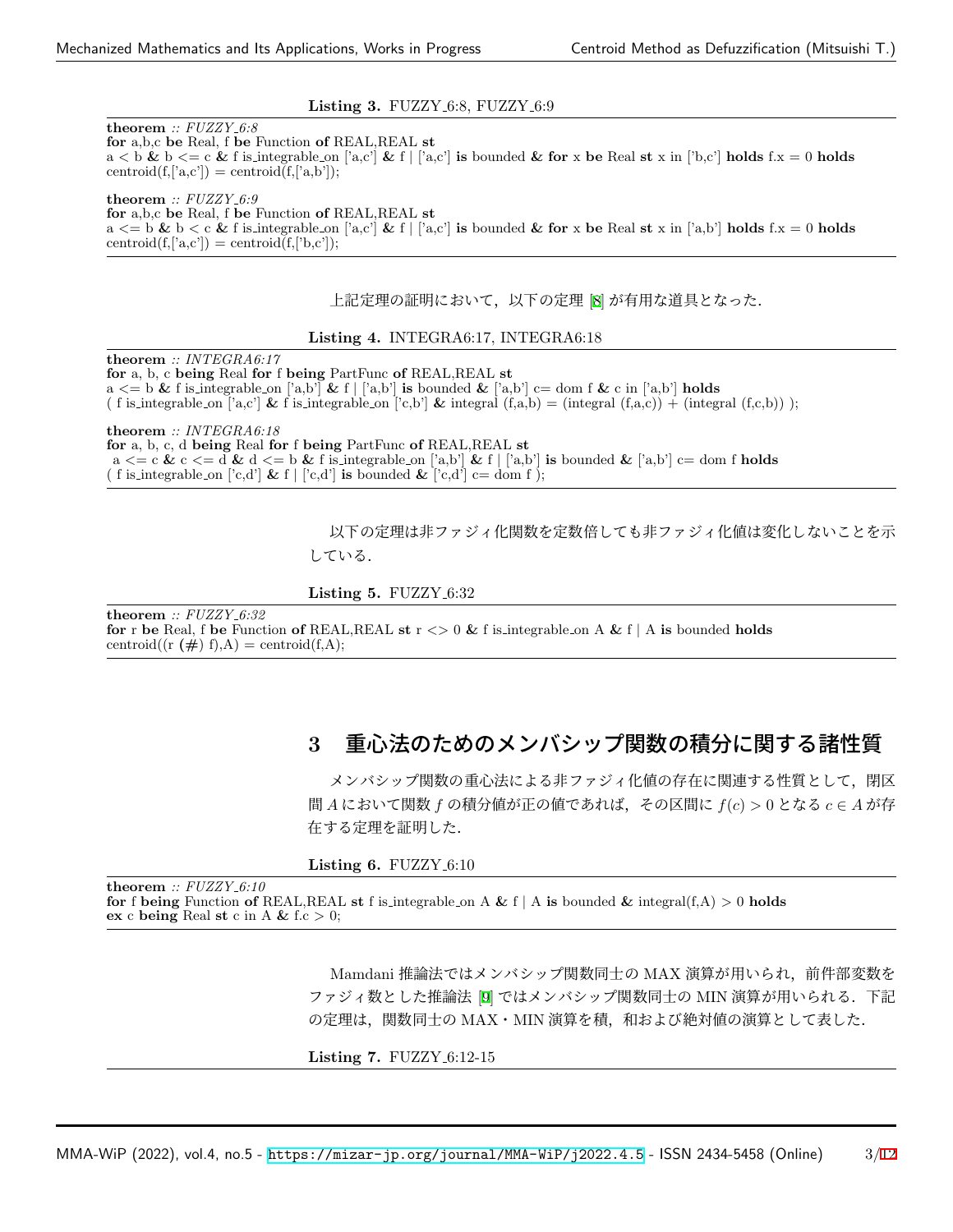**theorem** *:: FUZZY 6:12* **for** f,g **be** Function **of** REAL,REAL **holds** min(f,g) =  $(1/2)$  ( $\#$ ) ((f + g) – abs(f – g));

**theorem** *:: FUZZY 6:13* **for** f,g **be** Function **of** REAL,REAL **st** f is integrable on A **&** f *|* A **is** bounded **&** g is integrable on A **&** g *|* A **is** bounded **holds** min(f,g) is integrable on A & min(f,g) | A **is** bounded & integral(min(f,g),A) = (1/2)∗( integral(f,A) + integral(g,A) – integral(abs(f–g),A) );

**theorem** *:: FUZZY 6:14* **for** f,g **be** Function **of** REAL,REAL **holds** max $(f,g) = (1/2) (\#)(f + g + abs(f - g))$ ;

**theorem** *:: FUZZY 6:15* **for** f,g **be** Function **of** REAL,REAL **st** f is integrable on A **&** f *|* A **is** bounded **&** g is integrable on A **&** g *|* A **is** bounded **holds** max(f,g) is integrable on A & max(f,g) | A **is** bounded & integral(max(f,g),A) = (1/2)\*( integral(f,A) + integral(g,A) + integral(abs(f-g),A) );

> 以下の定理はファジィ推論において,前件部適合度を後件部のメンバシップ関数に反 映させた後のメンバシップ関数の積分可能性を表し,その関数の重心が得られることを意 味する.この定理は今後 Lukasiewicz の演算(限界積)を用いた場合にも適用可能である.

**Listing 8. FUZZY\_6:17** 

**theorem** *:: FUZZY 6:17* **for** r1,r2 **be** Real, f,F **be** Function **of** REAL,REAL **st** f is integrable on A & f | A is bounded & for x being Real holds  $F.x = min(r1, r2*(f.x))$  holds F is integrable on A **&** F *|* A **is** bounded;

# **4** 区分的線形関数の非ファジィ化値

以下の定理は Lipschitz 連続な関数 *f* および *g* がある点 *c* において等しい値をとると き,それらが *c* において結合した関数は再び Lipschitz 連続になることを示している.ま た一次関数の Lipschitz 連続性を,自明ではあるが今後の関連項目の証明のために形式化 した.

**Listing 9.** FUZZY<sub>-6:26</sub>, FUZZY<sub>-6:27</sub>

**theorem** *:: FUZZY 6:26 :::Lipschitzian* **for** c **being** Real, f,g,F **be** Function **of** REAL,REAL **st** f **is** Lipschitzian **&** g **is** Lipschitzian **&** f . c = g . c **&** F = (f *|* ].−infty,c.[) +∗ (g *|* [.c,+infty.[) **holds** F **is** Lipschitzian;

**theorem** *:: FUZZY 6:27* **for** a,b **being** Real **holds** (AffineMap (a,b)) **is** Lipschitzian;

> Lsting [10](#page-4-2) は,以下に示す傾きの異なる 2 本の直線が交点 *q − b a − p ∈ A* で結合している

区分線形関数

$$
f(x) = \begin{cases} ax + b & \left(x \le \frac{q-b}{a-p}\right) \\ px + q & \left(x \ge \frac{q-b}{a-p}\right) \end{cases}
$$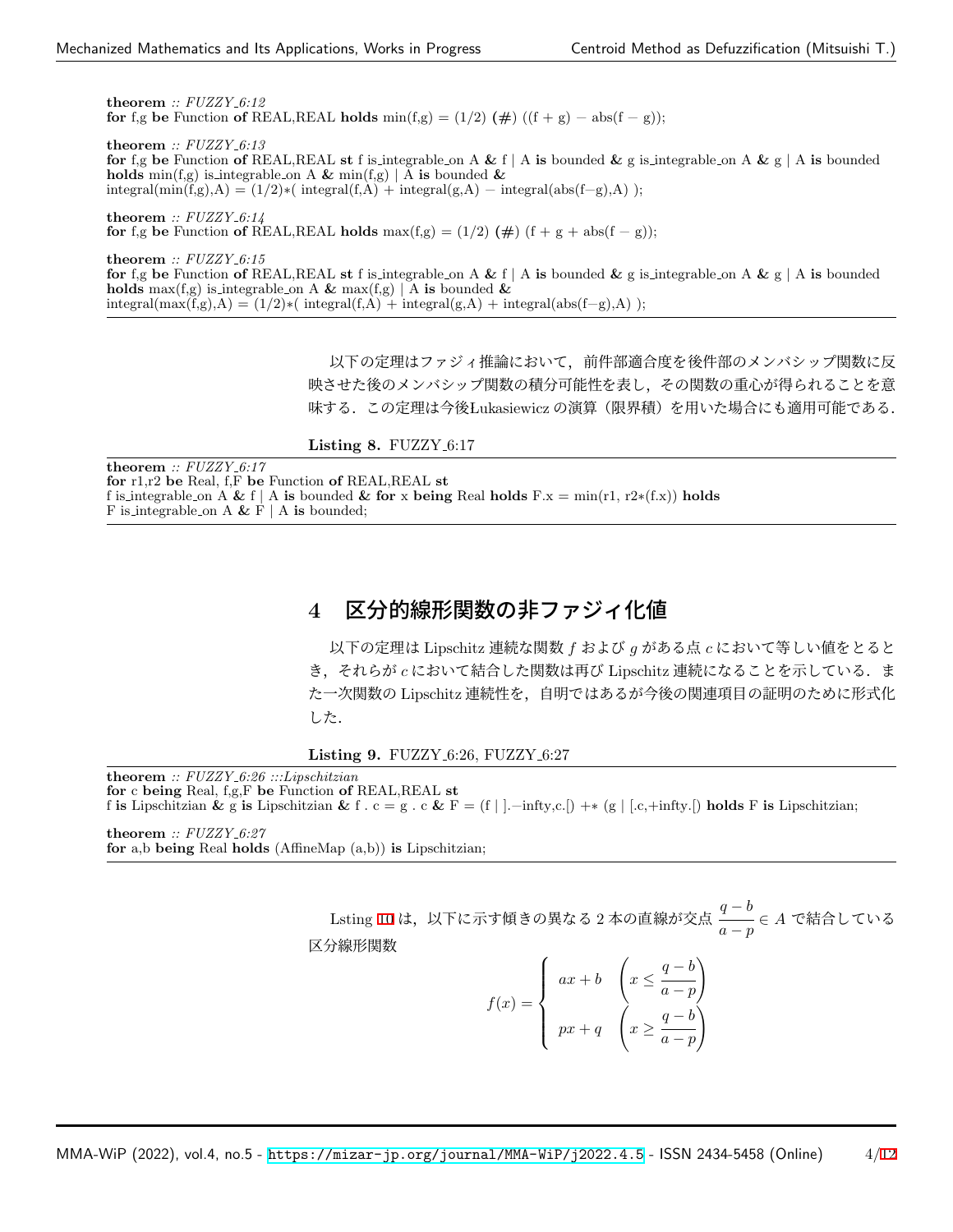の閉区間 *A* における重心

$$
x^* = \frac{\int_A x f(x) dx}{\int_A f(x) dx} = \frac{\frac{a}{3}(t^3 - s^3) + \frac{b}{2}(t^2 - s^2) + \frac{p}{3}(u^3 - t^3) + \frac{q}{2}(s^2 - t^2)}{\frac{a}{2}(t^2 - s^2) + b(t - s) + \frac{p}{2}(u^2 - t^2) + q(u - t)}
$$

を表している.ただし, $a \neq p$  であり, $s =$  lower\_bound A は *A* の下界, $t = \frac{q-b}{q-p}$  $\frac{1}{a-p}$ , *u* = upper\_ bound A は A の上界である.

<span id="page-4-2"></span>**Listing 10. FUZZY\_6:48** 

**theorem** *:: FUZZY 6:48* **for** a,b,p,q,c,d,e **being** Real, f **be** Function **of** REAL,REAL **st** a *<>* p **&** f *|* A = AffineMap (a,b) *|* [.lower bound A,(q−b)/(a−p).] +∗ AffineMap (p,q) *|* [.(q−b)/(a−p),upper bound A.] **&** (q−b)/(a−p) in A **holds** centroid(f,A) = ( 1/3∗a∗(((q−b)/(a−p))^3 − (lower\_bound A)^3) + 1/2∗b∗(((q−b)/(a−p))^2 − (lower\_bound A)^2) + 1/3∗p∗((upper bound A)ˆ3 − ((q−b)/(a−p))ˆ3) + 1/2∗q∗((upper bound A)ˆ2 − ((q−b)/(a−p))ˆ2) )  $\frac{1}{2}$  ( 1/2\*a\*(((q–b)/(a−p))<sup>^2</sup> –(lower\_bound A)<sup>^2</sup>) + b\*((q–b)/(a−p) – lower\_bound A)  $+ 1/2$ ∗p∗((upper\_bound A)<sup>^2</sup> –((q–b)/(a–p))<sup>^2</sup>) + q∗(upper\_bound A –(q–b)/(a–p)) );

### **5** まとめ

本研究では,ファジィ推論における非ファジィ化の一つ重心法の計算について形式化 を行った.メンバシップ関数に対して適用される重心法ではあるが,形式化においては その対象を値域が区間 [0*,* 1] の関数に限定していない.ファジィ推論の出力であるメンバ シップ関数は,複数のメンバシップ関数の MAX 演算や和算による結合である場合が多い ので,重心法の対象となるべく,2 つの関数が結合した関数の諸性質に多くの紙面を割い た.それに伴って,重心計算の分子の非積分関数である恒等写像とメンバシップ関数の積 の積分可能性なども形式化された.本研究で形式化した重心法は SIRMs 推論法 [[10\]](#page-5-6) の非 ファジィ化にも適用が可能である.アーティクルの最後の定理として,2 本の直線が結合 した区分的線形関数の非ファジィ化値を示した.本稿以降のアーティクルでは,非線形関 数に重心法を適用する計算の形式化を予定している.将来は重心法のメンバシップ関数集 合の上で定義された汎関数としての連続性に関する性質を形式化し,筆者らが証明した ファジィ最適制御の存在性 [\[11](#page-5-7)] の検証を行う.

## 参考文献

- <span id="page-4-0"></span>[1] ROSS TJ. Fuzzy Logic With Engineering Application. John Wiley and Sons Ltd; 2010.
- [2] Van Leekwijck W, Kerre EE. Defuzzification: criteria and classification. Fuzzy sets and systems. 1999;108(2):159–178.
- <span id="page-4-1"></span>[3] KATAFUCHI T, ASAI K, FUJITA H. Investigation of Deffuzification in Fuzzy Inference : Proposal of a New Defuzzification Method (in Japanese). Medical Imaging and Information Sciences. 2001;18(1):19–30.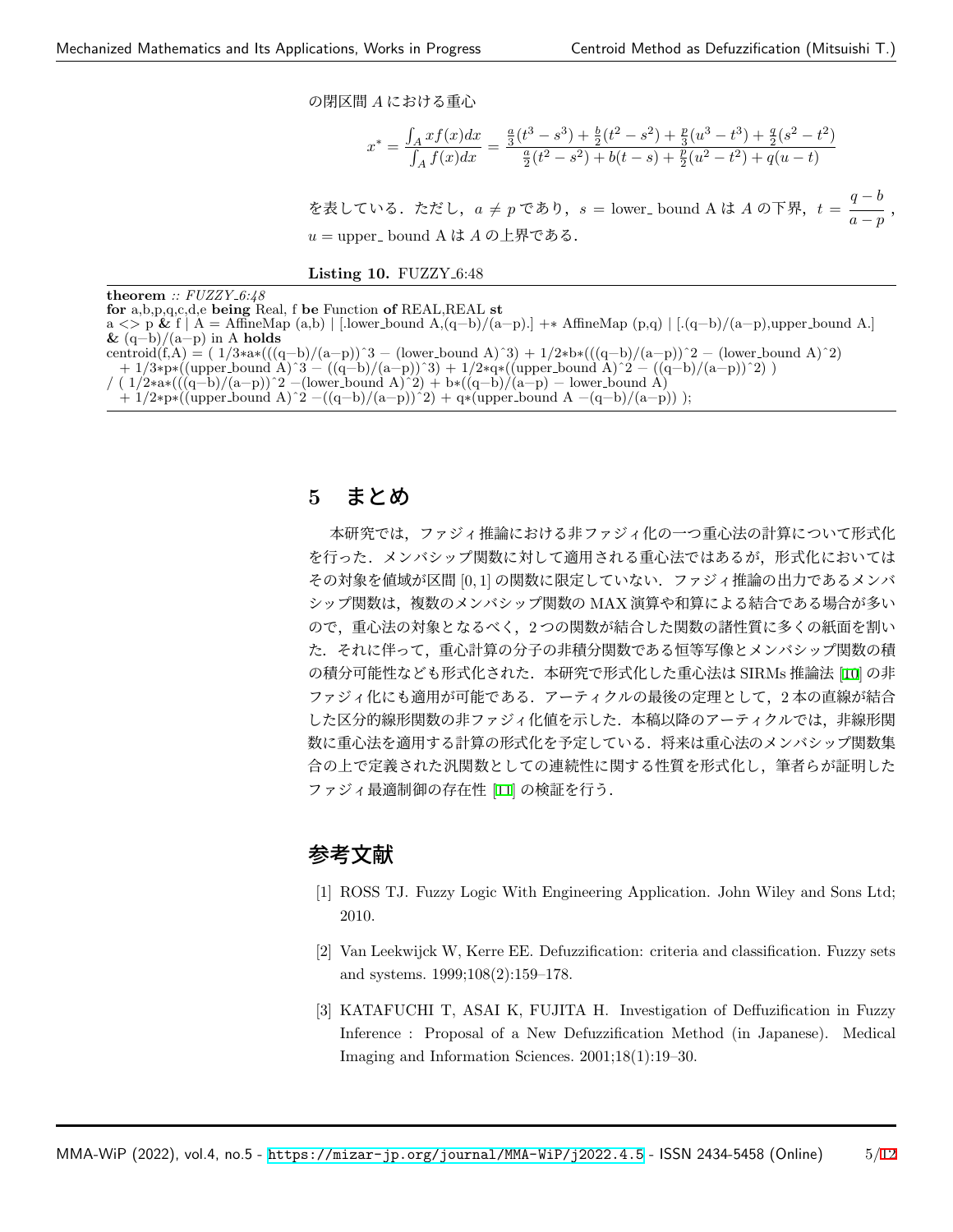- <span id="page-5-0"></span>[4] MAMDANI EH. Application of fuzzy algorithms for control of simple dynamic plant. Proc IEE. 1974;121(12):1585–1588.
- <span id="page-5-1"></span>[5] Mizumoto M. Improvement of fuzzy control (IV)-Case by product-sum-gravity method. In: Proc. 6th Fuzzy System Symposium, 1990; 1990. p. 9–13.
- <span id="page-5-2"></span>[6] Grabowski A. Basic Formal Properties of Triangular Norms and Conorms. Formalized Mathematics. 2017;25(**2**):93–100.
- <span id="page-5-3"></span>[7] Woronowicz E. Relations and Their Basic Properties. Formalized Mathematics. 1990;1(**1**):73–83. Available from: [http://fm.mizar.org/1990-1/pdf1-1/relat\\_](http://fm.mizar.org/1990-1/pdf1-1/relat_1.pdf) [1.pdf](http://fm.mizar.org/1990-1/pdf1-1/relat_1.pdf).
- <span id="page-5-4"></span>[8] Endou N, Shidama Y, Yamazaki M. Integrability and the Integral of Partial Functions from R into R. Formalized Mathematics. 2006;14(**4**):207–212.
- <span id="page-5-5"></span>[9] Mitsuishi T, Terashima T, Shimada N, Homma T, Shidama Y. SIRMs fuzzy approximate reasoning using L-R fuzzy number as premise valuable. In: 2013 8th International Conference on System of Systems Engineering; 2013. p. 25–27.
- <span id="page-5-6"></span>[10] Seki H, Ishii H, Mizumoto M. On the Generalization of Single Input Rule Modules Connected Type Fuzzy Reasoning Method. IEEE Transactions on Fuzzy Systems. 2008;16(5):1180–1187.
- <span id="page-5-7"></span>[11] Mitsuishi T, Shidama Y. Compactness of family of fuzzy sets in *L* 2 space with application to optimal control. IEICE transactions on fundamentals of electronics, communications and computer sciences. 2009;92(4):952–957.

### **Mizar article information**

### **Works in Progress**

### **FUZZY 6** Centroid Method for Defuzzification

### by Takashi Mitsuishi

**Summary:** Fuzzy inference method outputs a fuzzy set (membership function) for a given premise variable. Membership functions are unsuitable for practical use and are converted to crisp values by defuzzification process. The centroid method is the most used method. Various other defuzzification methods such as the Center of Sums method, the height method and the density moment method are proposed [[1](#page-4-0)[–3](#page-4-1)]. In this article, we present formalization of defuzzified crisp value of membership function using centroid method. And related theorems are formalized.

The operations used in Mamdani method and product-sum-gravity method are simple and have already been formalized in Mizar Mathematical Library. Moreover Lukasiewicz operations are in the article [[6](#page-5-2)]. On the other, the integrability and bounded theorems of the membership functions changed by these operations are described for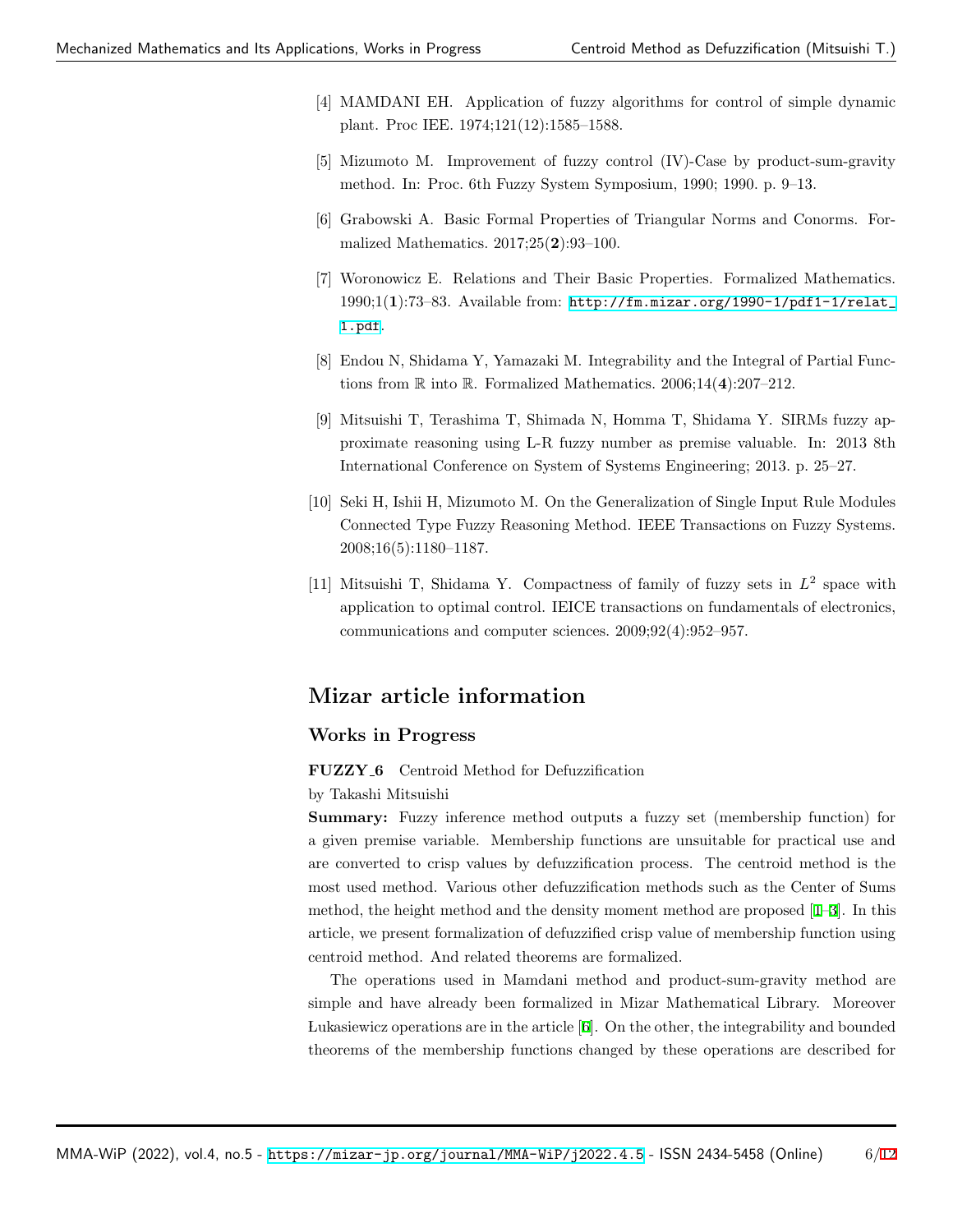defuzzified value by centroid method. As a concrete example, we finally formalized the calculation of defuzzified value of the piecewise linear function.

Listing 11. FUZZY<sub>-6</sub> - abstract

#### **environ**

vocabularies NUMBERS, XBOOLE 0, SUBSET 1, XXREAL 1, CARD 1, RELAT 1, TARSKI, FUNCT 1, XXREAL 0, PARTFUN1, ARYTM 1, ARYTM 3, COMPLEX1, FUZZY 1, MEASURE5, FUZNUM 1, REAL 1, ORDINAL2, XXREAL 2, JGRAPH 2, FUNCT 4, FCONT 1,SQUARE 1, VALUED 1,FDIFF 1, INTEGRA1,INTEGRA5,SEQ 4, NAT 1, PREPOWER, NEWTON, RFUNCT 3, CARD 3, MEASURE7, FINSEQ 1, POLYEQ 3, FUZZY 6; notations TARSKI, XBOOLE 0, SUBSET 1, NEWTON, RELAT 1, ORDINAL1, NUMBERS, SQUARE 1, BINOP 1, NORMSP 1,METRIC 1, INT 1, XCMPLX 0,XXREAL 0, COMPLEX1,XXREAL 2,XREAL 0, REAL 1, FUNCT 1, PBOOLE, RELSET 1, MEASURE5, PARTFUN1, FUNCT 2,FUNCT 3,INTEGRA1,INTEGRA2,RFUNCT 3, FUNCOP 1, NAT 1, VALUED 0, VALUED 1, FUNCT 4, ARYTM 2, ARYTM 1, ARYTM 0, COMSEQ 2, FDIFF 1, MEMBERED, FINSEQ 1, FINSEQ 2, SEQ 2,SEQ 4, PREPOWER, FCONT 1, SIN COS, PARTFUN2, RFUNCT 1, POLYEQ 3, RVSUM 1,RCOMP 1, TOPMETR, TAYLOR 1, PRE TOPC, TOPS 2, POLYDIFF, INTEGRA5,COUSIN2, DOMAIN 1, TSEP 1, TMAP 1, FUZZY 1, BORSUK 1, FUZNORM1,FUZNUM 1; **theorems** XBOOLE 0,TARSKI, FUNCT 1, ABSVALUE, PARTFUN1, TAYLOR 1, COMPLEX1, XREAL 1, XXREAL 0, XXREAL 1, FUNCT 2, RELAT 1, XREAL 0, FCONT 1, XCMPLX 1, FUZZY 2, FUNCT 4, SUBSET 1, FDIFF<sub>-1</sub>, VALUED<sub>-1</sub>, INTEGRA1, INTEGRA5, PREPOWER, NEWTON, INTEGRA6, SEQ 4, RFUNCT 3, INTEGRA2, INTEGRA9, COMSEQ 2,COUSIN2,RFUNCT 1, FINSEQ<sub>-3</sub>, POLYEQ<sub>-3</sub>; **constructors** XBOOLE<sub>-0</sub>, ZFMISC<sub>-1</sub>, SUBSET<sub>-1</sub>, FUNCT<sub>-1</sub>, FUNCT<sub>-2</sub>, XCMPLX<sub>-0</sub>, XXREAL 0, XREAL 0, COMPLEX1, RFUNCT 1, SEQ 4, RELSET 1, FUZZY 1, FCONT 1, FUNCT 4,FUZNUM 1,NUMPOLY1,LFUZZY 1,RELAT 1,SIN COS,XXREAL 3,NUMBERS, SIN COS6,TOPMETR,SQUARE 1,TAYLOR 1,POWER, COMPTS 1, RCOMP 1, FINSEQ 1, FINSEQ 2, INT 1,ORDINAL1, FDIFF 1, NORMSP 1,METRIC 1,VALUED 1,PARTFUN1,MEASURE5, COMSEQ 2, PARTFUN2,POLYDIFF,PREPOWER,NEWTON, RFUNCT 3,FUZNORM1, BINOP 1, BINOP 2,INTEGRA1,INTEGRA2,INTEGRA3,INTEGRA5, COUSIN2, SEQ 1, SEQ 2, RVSUM 1, NAT 1, XXREAL 2, EXTREAL1, MESFUNC5,TOPS 2, CONNSP 1, TMAP 1, PCOMPS 1,REAL 1,ARYTM 1,ARYTM 0,PBOOLE,FUNCOP 1,FUNCT 3, POLYEQ<sub>-3</sub>; registrations RELSET 1, NUMBERS, XXREAL 0, MEMBERED, XBOOLE 0, VALUED 0, VALUED 1,COMSEQ 2,PDIFFEQ1,FDIFF 1,FUZZY 1, FUNCT 2,XREAL 0, ORDINAL1, FCONT 1, RELAT 1, TOPREALB, FUNCT 4, FUNCT 1, XCMPLX.0, NAT.1, RCOMP\_1,FUZNUM\_1,NUMPOLY1,LFUZZY\_1,SIN\_COS,XXREAL\_3, SIN COS6,TOPMETR,SQUARE 1,SIN COS3, CARD 3, INT 1,SUBSET 1,SIN COS9, NORMSP 1,PARTFUN1,INTEGRA1,MEASURE5,COMSEQ 1, FDIFF 2,POLYDIFF,PREPOWER,NEWTON,RFUNCT 3,FUZNORM1,INTEGRA2,RFUNCT 1, SEQ 2,SEQ 1,RVSUM 1,NAT 3, PRE TOPC, METRIC 1, BORSUK 1, CONNSP 1, EXTREAL1, SUPINF<sub>-1</sub>, SUPINF<sub>-2</sub>; **requirements** NUMERALS, REAL, SUBSET, BOOLE, ARITHM ; **definitions** XBOOLE 0, TARSKI, XXREAL 2,FUZNUM 1,NUMPOLY1,FUZZY 1,RELAT 1, XXREAL 3,NUMBERS,SIN COS6,TOPMETR,SQUARE 1, COMPTS 1, RCOMP 1, FCONT 1,INT 1,SUBSET 1,VALUED 1,XXREAL 0,SIN COS, PARTFUŃ1,INTEGRA1,INTEGRA2,INTEGRA3,INTEGRA5,MEASURE5,FUNCT\_2,RFUNCT\_1, BINOP<sub>-1</sub>,FÚZNORM1,COMSEQ<sub>-2</sub>,FINSEQ<sub>-1</sub>,NAT<sub>-1</sub>,TAYLOR<sub>-1</sub>; equalities FUZZY<sub>-1</sub>, RCOMP<sub>-1</sub>, FUZNUM<sub>-1</sub>, NUMPOLY<sub>1</sub>, RELAT<sub>-1</sub>, XXREAL<sub>-3</sub>, NUMBERS,SIN COS6,SQUARE 1,FUNCT 4,RFUNCT 1;

expansions TARSKI, FCONT\_1,FUZNUM\_1,NUMPOLY1,FUZZY\_1,RELAT\_1,XXREAL\_3,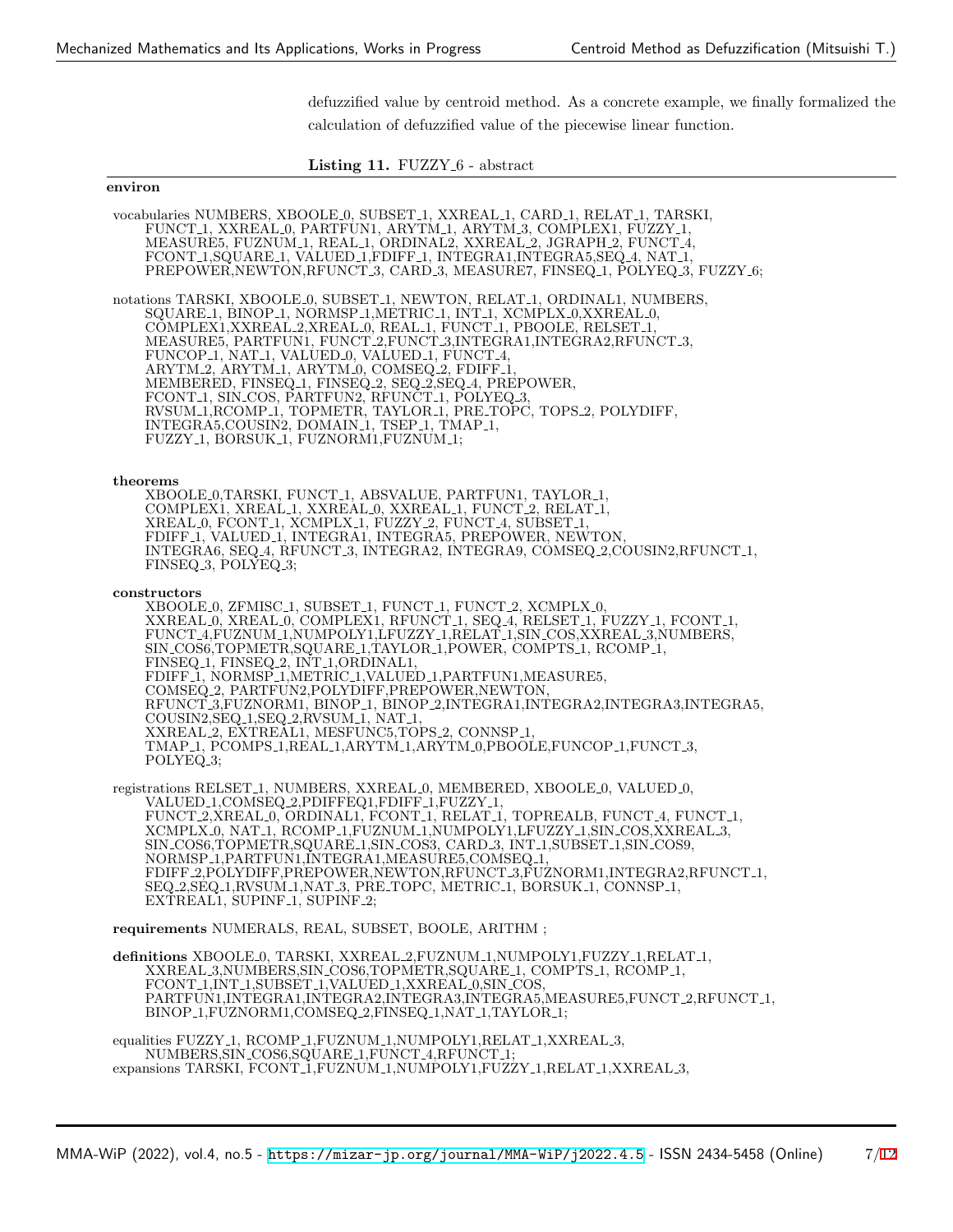### NUMBERS,SQUARE 1,FUNCT 4,RFUNCT 1;

### **begin**

**reserve** A **for non** empty closed interval Subset **of** REAL;

**definition let** A **be non** empty closed interval Subset **of** REAL; **let** f **be** Function **of** REAL,REAL; **assume that** f is integrable on A **and** f *|* A **is** bounded; **func** centroid (f,A) −*>* Real **equals** *:: FUZZY 6:def 1*  $integral((id REAL)(#)f,A)/integral(f,A);$ **end**; **theorem** *:: FUZZY 6:1* **for** a,b,c **be** Real **st**  $a < b$  &  $c > 0$ **holds** centroid (AffineMap  $(0,c),$ ['a,b']) =  $(a+b)/2$ ; **theorem** *:: FUZZY 6:2* **for** a,b **be** Real **holds** (id REAL) is integrable on ['a,b'] **&** (id REAL) *|* ['a,b'] **is** bounded; **theorem** *:: FUZZY 6:3* (id REAL) is integrable on A **&** (id REAL) *|* A **is** bounded; **theorem** *:: FUZZY 6:4* **for** e **being** Real **for** f **being** PartFunc **of** REAL,REAL **st** A c= dom f  $\&$  ( for x being Real st x in A holds f  $\cdot$  x = e ) holds ( f is integrable on A **&** f *|* A **is** bounded **&** integral  $(f, (lower-bound A), (upper-bound A))$  $=$ e  $\ast$ ((upper\_bound A) – (lower\_bound A)) ); **theorem** *:: FUZZY 6:5* **for** f **be** Function **of** REAL,REAL **st** (**for** x be Real st x in A holds  $f.x = 0$ ) holds  $integral(f,A) = 0;$  $\tt theorem$  <br> ::  $FUZZY_{-}6:6$ **for** f **be** Function **of** REAL,REAL **st** f is integrable on A **&** f *|* A **is** bounded **holds** (id REAL) **(#**) f is integrable on A **&**  $((id REAL) (\#) f) | A$  is bounded; **theorem** *:: FUZZY 6:7* **for** a,b,c **be** Real **st** a *<* b **holds**  $[\n 'a,b']$  c=  $[\#]$ REAL & lower bound  $[\n 'a,b'] = a \& \text{ upper-bound } [\n 'a,b'] = b;$ **theorem** *:: FUZZY 6:8* **for** a,b,c **be** Real, f **be** Function **of** REAL,REAL **st**  $a < b \& b \leq c \& c$ f is integrable on  $[^{a}a,c']$  &  $f | [a,c']$  is bounded & for x be Real st x in  $['b,c']$  holds  $f.x = 0$ **holds** centroid $(f,[a,c'])$  = centroid $(f,[a,b'])$ ;  $\tt theorem: FUZZY_6:9$ 

**for** a,b,c **be** Real, f **be** Function **of** REAL,REAL **st** a  $\langle \mathbf{a} \rangle = \mathbf{b} \mathbf{\&} \mathbf{b} \rangle \langle \mathbf{c} \mathbf{\&} \mathbf{f} \mathbf{c} \rangle$  is bounded  $\mathbf{\&}$ **for** x be Real st x in ['a,b'] **holds**  $f.x = 0$ **holds** centroid $(f,[a,c'])$  = centroid $(f,[b,c'])$ ;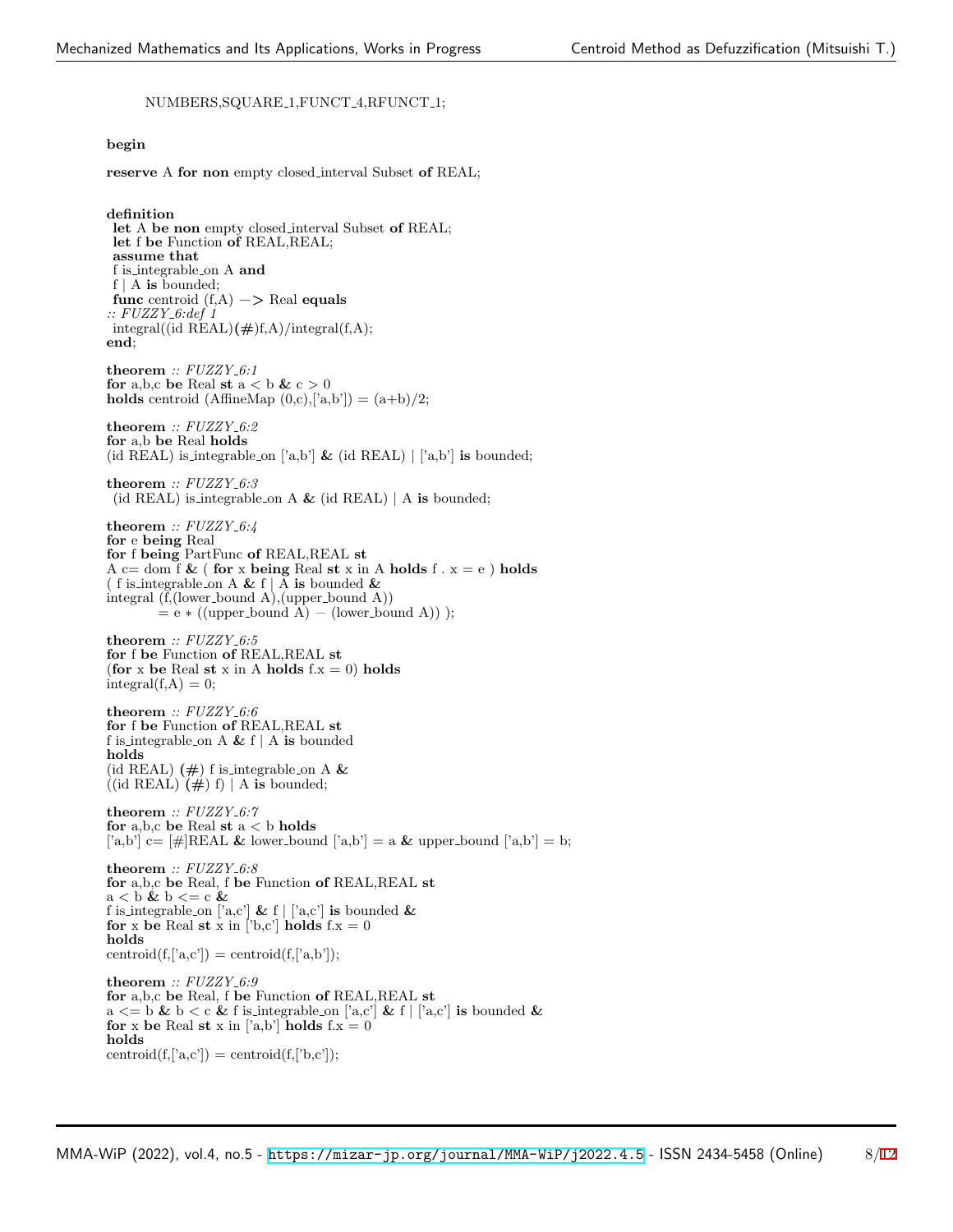**theorem** *:: FUZZY 6:10* **for** f **being** Function **of** REAL,REAL **st** f is integrable on A & f | A is bounded & integral(f,A)  $> 0$ **holds ex** c **being** Real **st** c in A **&** f.c *>* 0; **theorem** *:: FUZZY 6:11* **for** r **be** Real, f **be** FuzzySet **of** REAL, F **be** Function **of** REAL,REAL **st**  $r > 0$  & f is integrable on A & f | A is bounded & **for** x **being** Real **holds**  $F.x = min(r, f.x)$ **holds**  $integral(F,A) >= 0;$ **theorem** *:: FUZZY 6:12* **for** f,g **be** Function **of** REAL,REAL **holds**  $\min(f,g) = (1/2) (\#) ((f + g) - abs(f - g));$ **theorem** *:: FUZZY 6:13* **for** f,g **be** Function **of** REAL,REAL **st** f is integrable on A **&** f *|* A **is** bounded **&** g is integrable on A **&** g *|* A **is** bounded **holds**  $\min(f,g)$  is integrable on A &  $\min(f,g)$  | A is bounded &  $integral(min(f,g),A)$  $= (1/2)$ ∗( integral(f,A) + integral(g,A) – integral(abs(f–g),A) ); **theorem** *:: FUZZY 6:14* **for** f,g **be** Function **of** REAL,REAL **holds**  $max(f,g) = (1/2) (\#) (f + g + abs(f - g));$ **theorem** *:: FUZZY 6:15* **for** f,g **be** Function **of** REAL,REAL **st** f is integrable on A **&** f *|* A **is** bounded **&** g is integrable on A **&** g *|* A **is** bounded **holds**  $max(f,g)$  is integrable on A &  $max(f,g)$  | A is bounded & integral(max(f,g),A)  $= (1/2) * (integral(f, A) + integral(g, A) + integral(abs(f-g), A));$ **theorem** *:: FUZZY 6:16* **for** r1,r2 **be** Real, f **be** Function **of** REAL,REAL **st** f is integrable on A **&** f *|* A **is** bounded **holds**  $min(AffineMap(0,r1),(r2 (\#) f))$  is integrable on A &  $\min(\text{AffineMap}(0,r1), (r2 \neq \#) f)) | A$  is bounded; **theorem** *:: FUZZY 6:17* **for** r1,r2 **be** Real, f,F **be** Function **of** REAL,REAL **st** f is integrable on A **&** f *|* A **is** bounded **& for** x **being** Real **holds**  $F.x = min(r1, r2*(f.x))$ **holds** F is integrable on A **&** F *|* A **is** bounded; **theorem** *:: FUZZY 6:18* **for** s **be** Real, f,g **being** Function **of** REAL,REAL **holds** ( f *|* ].−infty,s.[ ) +∗ ( g *|* [.s,+infty.[ ) **is** Function **of** REAL,REAL; **theorem** *:: FUZZY 6:19* **for** a,b,c **being** Real, f,g,F **be** Function **of** REAL,REAL **st** a *<*= b **&** b *<*= c **&**  $F=f \mid$   $\left[ .a,b. \right] \text{ } +\ast$  g  $\mid$   $\left[ .b,c. \right]$ **holds** F **is** Function **of** ['a,c'],REAL; **theorem** *:: FUZZY 6:20* **for** a,b,c **being** Real, f,g,F **be** Function **of** REAL,REAL **st** a *<*= b **&** b *<*= c **&** F = f *|* [.a,b.] +∗ g *|* [.b,c.]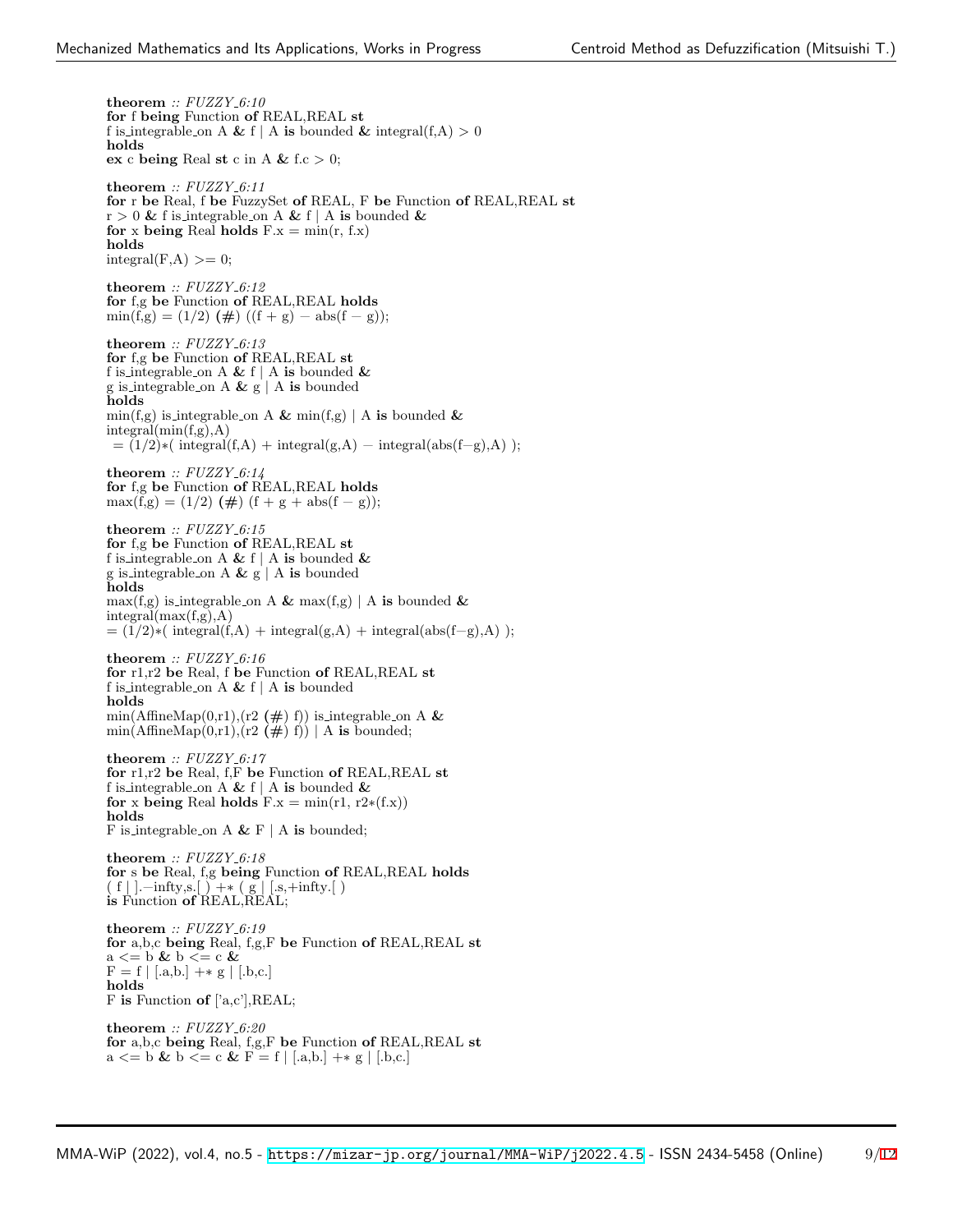**holds**  $F = F |$  [. a,c .]; **theorem** *:: FUZZY 6:21* **for** a,b,c **being** Real, f,g,h **be** Function **of** REAL,REAL **st** a *<*= b **&** b *<*= c **&** f  $|$  ['a,c'] **is** bounded & g  $|$  ['a,c'] **is** bounded & h = (f*|* [.a,b.]) +∗ (g *|* [.b,c.]) **&** f.b = g.b **holds**  $h \mid$  ['a,c'] **is** bounded; **theorem** *:: FUZZY 6:22* **for** a,b,c **being** Real, f,g,h **be** Function **of** REAL,REAL **st** a *<*= b **&** b *<*= c **&** f  $|$  ['a,c'] **is** bounded & g  $|$  ['a,c'] **is** bounded & h *|* [.a,c.] = (f*|* [.a,b.]) +∗ (g *|* [.b,c.]) **&** f.b = g.b **holds**  $h \mid [a, c']$  is bounded; **theorem** *:: FUZZY 6:23* **for** c **being** Real, f,g **be** Function **of** REAL,REAL **st** f | A **is** bounded  $\&$  g | A **is** bounded **holds** ( (f *|* ].−infty,c.[) +∗ (g *|* [.c,+infty.[) ) *|* A **is** bounded; **theorem** *:: FUZZY 6:24* **for** a,b,c **be** Real, f,g,h,F **be** Function **of** REAL,REAL **st** a  $\lt$  = b & b  $\lt$  = c & f **is** continuous & g **is** continuous & h *|* [.a,c.] = (f *|* [.a,b.]) +∗ (g *|* [.b,c.]) **&** f.b = g.b **&** F = h *|* [.a,c.] **holds** F **is** continuous; **theorem** *:: FUZZY 6:25* **for** A **being non** empty closed interval Subset **of** REAL, f **be** Function **of** REAL,REAL **st** f **is** continuous **holds** f is integrable on A **&** f *|* A **is** bounded; **theorem** *:: FUZZY 6:26* **for** c **being** Real, f,g,F **be** Function **of** REAL,REAL **st** f **is** Lipschitzian **&** g **is** Lipschitzian **&** f . c = g . c **&** F = (f *|* ].−infty,c.[) +∗ (g *|* [.c,+infty.[) **holds** F **is** Lipschitzian; **theorem** *:: FUZZY 6:27* **for** a,b **being** Real **holds** (AffineMap (a,b)) **is** Lipschitzian; **theorem** *:: FUZZY 6:28* **for** a,b,p,q **being** Real, f **be** Function **of** REAL,REAL **st** a *<>* p **&**  $f = (AffineMap(a,b) | |-infty,(q-b)/(a-p).[ )$ +∗ ( AffineMap (p,q) *|* [.(q−b)/(a−p),+infty.[ ) **holds** f **is** Lipschitzian; **theorem** *:: FUZZY 6:29* **for** a,b,p,q **being** Real, f **be** Function **of** REAL,REAL **st** a *<>* p **&**  $f = (AffineMap(a,b) | |-infty,(q-b)/(a-p).[ )$ +∗ ( AffineMap (p,q) *|* [.(q−b)/(a−p),+infty.[ ) **holds** f is integrable on A **&** f *|* A **is** bounded; **theorem** *:: FUZZY 6:30* **for** a,b,p,q **being** Real **st** a *<>* p **holds** (AffineMap  $(a,b)$ ) .  $((q−b)/(a-p)) = (AffineMap (p,q))$  .  $((q−b)/(a-p));$ **theorem** *:: FUZZY 6:31* **for** f **be** Membership Func **of** REAL **holds** f **is** bounded; **theorem** *:: FUZZY 6:32* **for** r **be** Real, f **be** Function **of** REAL,REAL **st**  $r \leq 0$  & f is integrable on A & f | A is bounded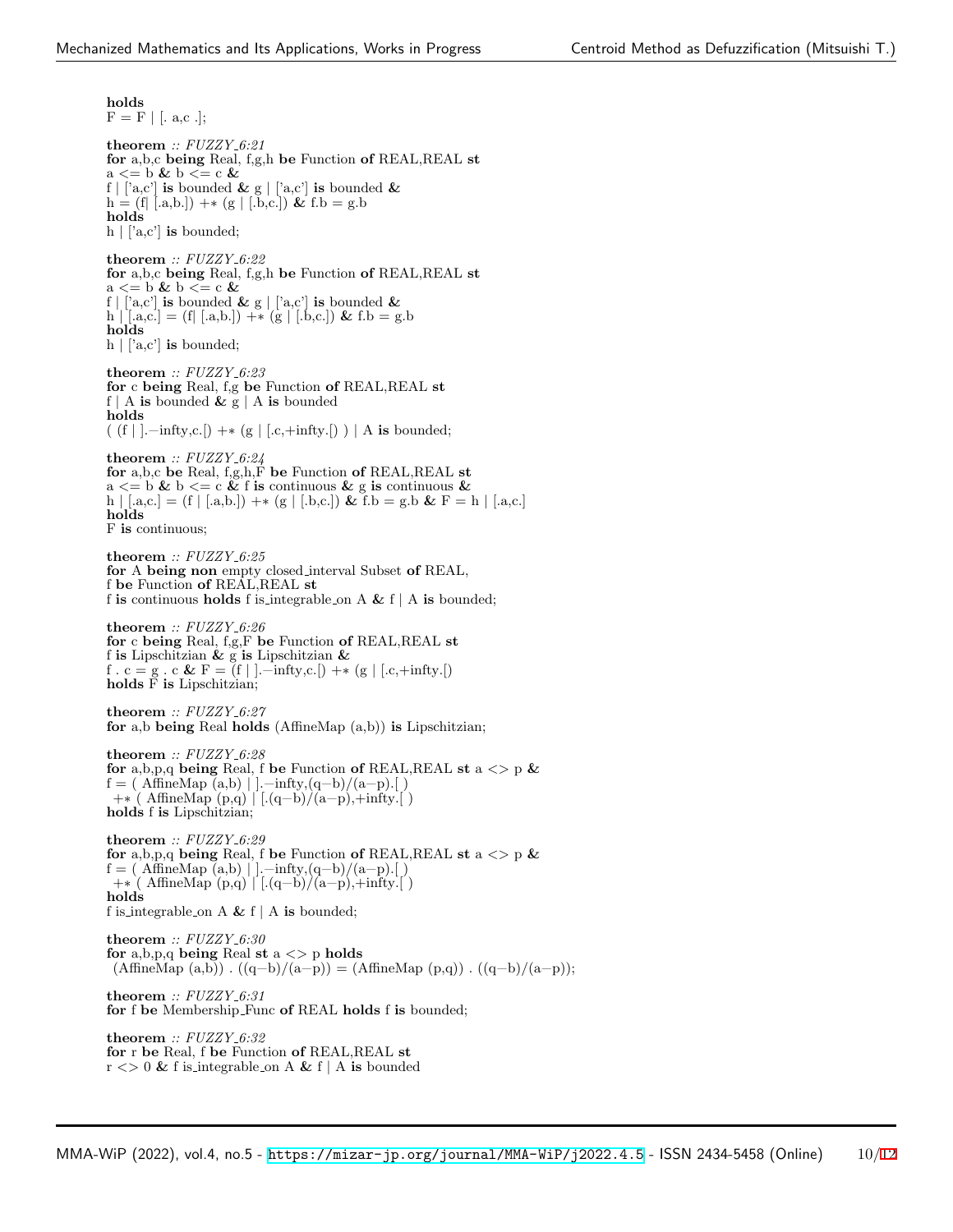**holds**

centroid( $(r (\#) f)$ ,A) = centroid( $f$ ,A); **theorem** *:: FUZZY 6:33* **for** a,b,c **being** Real, f,g,h **be** Function **of** REAL,REAL **st** a *<*= b **&** b *<*= c **&** f is integrable on  $[a, c']$  & f  $| [a, c']$  is bounded & g is integrable on  $[a, c']$  **&** g  $\begin{bmatrix} a, c' \end{bmatrix}$  **is** bounded **&** h *|* [.a,c.] = (f*|* [.a,b.]) +∗ (g *|* [.b,c.]) **&** h is integrable on ['a,c']  $\&$  f.b = g.b **holds**  $integral(h, [a, c']) = integral(f, [a, b']) + integral(g, [b, c']);$ **theorem** *:: FUZZY 6:34* **for** a,b,c **be** Real, f,g,h **be** Function **of** REAL,REAL **st** a  $\lt$  = b & b  $\lt$  = c & f **is** continuous & g **is** continuous & h = (f*|* [.a,b.]) +∗ (g *|* [.b,c.]) **&** f.b = g.b **holds** integral((id REAL) **(#**) h,['a,c'])  $=$  integral((id REAL)  $(\#)$  f,['a,b']) + integral((id REAL)  $(\#)$  g,['b,c']); **theorem** *:: FUZZY 6:35* **for** c **being** Real, f,g **be** Function **of** REAL,REAL **holds** f*|*].−infty,c.[ +∗ g*|*[.c,+infty.[ = (f*|*].−infty,c.]) +∗ (g*|*[.c,+infty.[); **theorem** *:: FUZZY 6:36* **for** c **being** Real, f,g **be** Function **of** REAL,REAL **st** f *|* A **is** bounded **&** g *|* A **is** bounded **holds** ( (f*|*].−infty,c.]) +∗ (g*|*[.c,+infty.[) ) *|* A **is** bounded; **theorem** *:: FUZZY 6:37* **for** a,b,c **being** Real, f,g **be** Function **of** REAL,REAL **st** a  $\lt$  = c & c  $\lt$  = b **holds** f  $|$  [.a,c.] +\* g  $|$  [.c,b.] = f  $|$  [.a,c.] +\* g  $|$  [.c,b.]; **theorem** *:: FUZZY 6:38* **for** a,b,c **being** Real, f,g,h **be** Function **of** REAL,REAL **st** a *<*= c **&** h *|* [.a,c.] = (f*|* [.a,b.]) +∗ (g *|* [.b,c.]) **&** f.b = g.b **holds**  $(b \le a \text{ implies } h | [a, c] = g | [a, c] \&$ ( c *<*= b **implies** h *|* [.a,c.] = f *|* [.a,c.] ); **theorem** *:: FUZZY 6:39* **for** b **being** Real, f,g,h **be** Function **of** REAL,REAL **st** h = (f*|* ].−infty,b.[) +∗ (g *|* [.b,+infty.[) **&** f.b = g.b **holds**  $\left( \begin{array}{c} b \leq b \end{array} \right)$  lower bound A **implies** h  $\left| A = g \right| A \right)$  &  $(\text{ upper-bound A} \leq b \text{ implies } h | A = f | A);$ **theorem** *:: FUZZY 6:40* **for** a,b,p,q **being** Real, f **be** Function **of** REAL,REAL **st** a *<>* p **&** f = ( AffineMap (a,b) *|*].−infty,(q−b)/(a−p).[ ) +∗ ( AffineMap (p,q) *|*[.(q−b)/(a−p),+infty.[ ) **&** (q−b)/(a−p) in A **holds**  $f \mid A =$  ( AffineMap  $(a,b)$  |[.lower\_bound  $A,(q-b)/(a-p).]$  ) +∗ ( AffineMap (p,q) *|*[.(q−b)/(a−p),upper bound A.] ); **theorem** *:: FUZZY 6:41* **for** a,b **being** Real **holds** AffineMap (a,b) *|* A **is** bounded **&** AffineMap (a,b) is integrable on A; **theorem** *:: FUZZY 6:42* **for** a,b,p,q **being** Real, f **be** Function **of** REAL,REAL **st** a *<>* p **&** f = ( AffineMap (a,b) *|*].−infty,(q−b)/(a−p).[ ) +∗ ( AffineMap (p,q) *|*[.(q−b)/(a−p),+infty.[ ) **holds** ( (q−b)/(a−p) in A **implies**